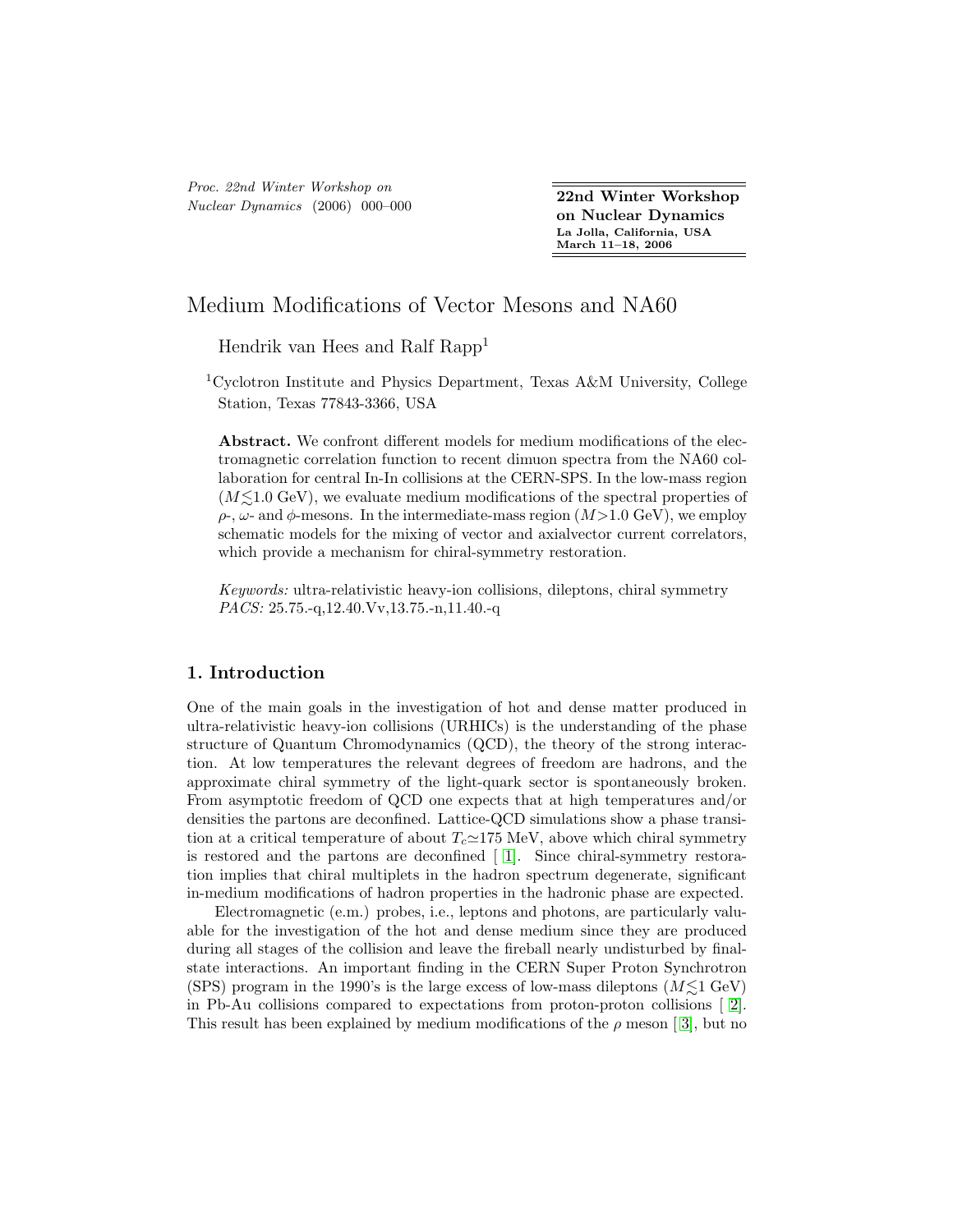decisive distinction between a broadening and a dropping mass could be made.

The objective of this talk is to evaluate different approaches to low-mass vector mesons in a hot and dense medium relative to recent dimuon spectra in In-In collisions by the NA60 collaboration at the SPS[ [4\]](#page-7-3). For the first time a discrimination of different theoretical mechanisms for chiral-symmetry restoration has become possible. We also investigate the mass-region beyond the  $\phi$  (1 GeV < M < 1.5 GeV) within schematic models which implement a mixing of the vector and the axialvector current correlators, leading to their degeneracy at the critical point as a consequence of chiral-symmetry restoration.

#### 2. Dilepton Rates and Spectra

The differential rate for the production of lepton pairs from a thermal source can be expressed in terms of the retarded e.m. current correlator,  $\Pi_R^{\mu\nu}$  [5, [6,](#page-7-5) [7\]](#page-7-6),

$$
\frac{dN_{ll}}{d^4x d^4q} = \frac{dR}{d^4q} = -\frac{\alpha^2}{3\pi^3} \frac{L(M^2)}{M^2} \operatorname{Im} \Pi_{R\mu}^{\mu}(q) f^B(q_0),\tag{1}
$$

where  $L(M)$  is the leptonic phase-space integral and  $f_B$  the Bose distribution.

Dilepton spectra in URHICs are obtained upon convoluting the above rate over the space-time evolution of the fireball,

$$
\frac{\mathrm{d}N_{ll}}{\mathrm{d}M} = \int_0^{t_{\rm fo}} \mathrm{d}t V_{\rm FB}(t) \int \frac{\mathrm{d}^3 q}{q_0} \frac{\mathrm{d}N_{ll}}{\mathrm{d}^4 x \mathrm{d}^4 q} z_\pi^n \frac{M}{\Delta y} A(M, q_t, y) ,\qquad (2)
$$

where an average over the rapidity window,  $\Delta y$ , and the integration over the threemomentum of the pair have been carried out. A is the detector acceptance function whichwe have determined from  $N\rightarrow 60$  simulations [8]. The pion-fugacity factor,  $z_{\pi}^{n} = \exp(n\mu_{\pi}/T)$ , accounts for chemical off-equilibrium in the hadronic phase, with  $n=2, 3, 4$  for  $\rho$ ,  $\omega$ , and four-pion contributions to the dilepton rates, respectively. The thermal-fireball volume is assumed to expand cylindrically (and isotropically) [ [9\]](#page-7-8),  $V_{FB}(t)=(z_0 + v_z t)\pi (r_{\perp} + 0.5a_{\perp}t^2)^2$ . For central In(158 AGeV)-In we use a transverse acceleration  $a_{\perp}$ =0.08  $c^2$ /fm, longitudinal speed  $v_z$ =c, and initial sizes  $z_0=1.8$  fm/c,  $r_\perp=5.15$  fm. With a hadron-resonance gas equation of state and chemical freezeout at  $(\mu_N^{\text{ch}}, T_{\text{ch}})$  = (232, 175) MeV, a total fireball entropy of  $S$ =2630 translates into  $dN_{ch}/dy \approx 195$ . Assuming isentropic expansion we infer the temperature and baryon density from the entropy density,  $s(t)=S/V(t)$ . The initial QGP temperature is  $T_0=197$  MeV, at  $T_{ch} \simeq T_c$  the system converts into hadronic matter, and the time evolution terminates with thermal freezeout at  $t_{\text{fo}}=7 \text{ fm}/c$  $(T_{\text{fo}} \approx 120 \text{ MeV}).$ 

### 3. Hadronic Many-Body Approach and "Duality"

In this Section the e.m. correlator,  $\Pi_R^{\mu\nu}$ , will be described by a combination of hadronic many-body theory (HMBT) for  $\rho$ ,  $\omega$  and  $\phi$  at low mass, by lowest-orderin-T chiral mixing at intermediate mass, and by a hard-thermal loop improved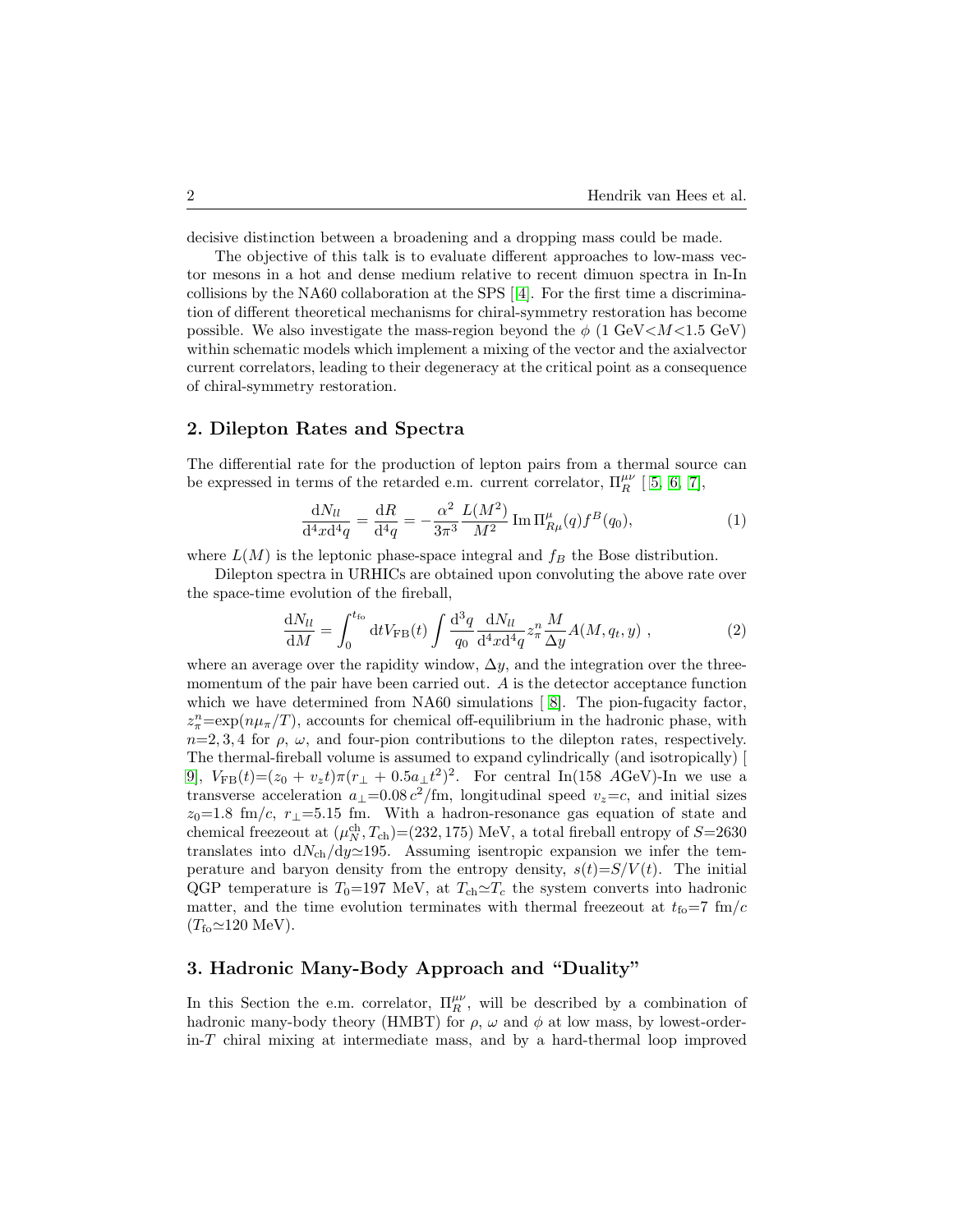emissionin the QGP [10]. The vector-meson propagators are directly related to the e.m. correlator employing the vector-dominance model,

<span id="page-2-0"></span>
$$
\operatorname{Im} \Pi_{R\mu}^{\mu} = \sum_{V=\rho,\omega,\phi} \frac{1}{g_V^2} \left( m_V^{(0)} \right)^4 \operatorname{Im} D_{RV\mu}^{\mu},\tag{3}
$$

 $(g_V, m_V^{(0)}:$  vector-meson coupling constants and their (bare) masses).

A particular appealing feature that emerges in this approach is the approximate degeneracy of the in-medium hadronic rate with the QGP one close to  $T_c$ , which has been interpreted has a reduction of the quark-hadron duality scale in the medium [ [11\]](#page-7-10) and provides a "natural" scenario for chiral restoration.

# 3.1. ρ-Meson in Medium

The dominant contribution to Eq.  $(3)$  is the isovector part which at low mass is saturated by the  $\rho$ -meson. We here use the in-medium  $\rho$  spectral function as evaluated in hadronic many-body theory in Ref.[ [9\]](#page-7-8). Starting point is a realistic description of the (pion cloud of the)  $\rho$  in the vacuum, consistent with P-wave  $\pi$ - $\pi$  scattering phase shifts and the pion e.m. form factor as encoded in the one-loop self-energy.

In hadronic matter, the pion cloud is dressed by Bose enhancement factors and pion-induced  $NN^{-1}$  and  $\Delta N^{-1}$  excitations ("pisobars"). To approximately account for higher nucleon and thermally excited baryon resonances  $(B^*)$ , an effective baryon density,  $\rho_{\text{eff}} = \rho_N + \rho_{B^*}/2$ , has been applied. In addition, direct  $\rho$ -BB<sup>-1</sup> excitations ("rhosobars") on nucleons,  $\Lambda$ 's, etc., are included. In cold nuclear matter, the interaction vertices (coupling constants and form factors) have been constrained by a comprehensive fit to photo-absorption on the nucleon and nuclei[ [12\]](#page-7-11) (including anextended vector dominance model [13]), as well as by  $\pi N \to \rho N$  scattering.

Meson-gas contributions to the self-energy are calculated following Ref.[ [14\]](#page-7-13) including a rather complete set of s-channel resonances up to 1.65 GeV with interaction vertices constrained by hadronic and radiative decay branchings.

As a result the in-medium  $\rho$  spectral function exhibits substantial broadening together with a small upward mass shift. This behavior is typical for hadronic many-body calculations since contributions to the imaginary part of the retarded self-energy are strictly of the same sign due to the retardation condition, while the real parts contain both attractive (negative) and repulsive (positive) interactions, which for a large set of excitations tend to compensate each other.

### 3.2.  $\omega$ - and  $\phi$ -Meson in Medium

The $\omega$ -meson is treated along similar lines as the  $\rho$ -meson [ [15\]](#page-7-14): the vacuum selfenergy is constructed from a combination of  $\rho \pi$  and  $3\pi$  loops, whose couplings and form factors have been adjusted to the radiative width (assuming vector-meson dominance) and total hadronic decay width (with 50% from  $\rho\pi$  and direct  $3\pi$  pieces each). Medium modifications in the  $\pi \rho$  loop are introduced by Bose-enhancement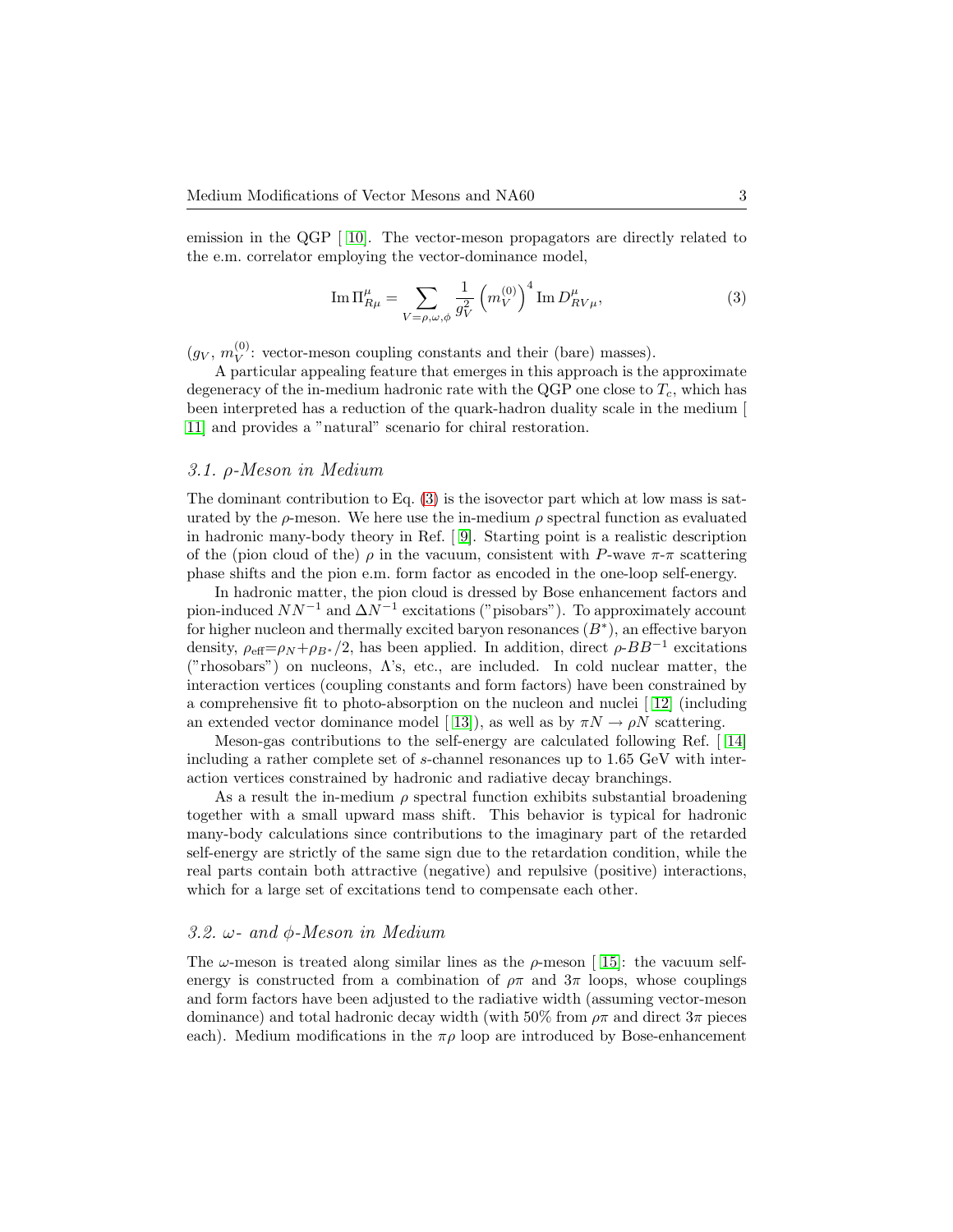

<span id="page-3-0"></span>Fig. 1. Free isovector-vector (left panel) and -axialvector (right panel) current correlators from  $\tau$ -decay data, compared to fits to three- and four-pion contributions (the two-pion part corresponds to the vacuum  $\rho$ -spectral function).

factors and the in-medium  $\rho$  spectral function as described above. Meson-gas modifications include the inelastic channel  $\omega \pi \rightarrow \pi \pi$  [16] and scattering off thermal pions via the  $b_1(1235)$  which is the empirically dominant  $\omega\pi$  resonance. The effects of direct resonances on baryons have been assigned to  $N(1520)N^{-1}$  and  $N(1650)N^{-1}$ excitations. The total in-medium width of the  $\omega$  in hadronic matter representative for URHICs amounts to  $\Gamma_{\omega}^{\text{med}} \approx 100 \text{ MeV}.$ 

Recent developments render the situation for the  $\phi$ -meson more involved. Its collisional broadening in a meson gas has been predicted as large as  $\Delta\Gamma_\phi^{\text{coll}} \simeq 20$ -50MeV at T=150-180 MeV [ [17\]](#page-7-16). In cold nuclear matter, at saturation density  $\rho_0=0.16 \text{ fm}^{-3}$ , dressing the kaon-cloud was found to induce  $\Delta\Gamma_\phi^{K\bar{K}}\simeq$ 25 MeV [ [18\]](#page-7-17). This result appears to underestimate the absorption inferred from recent nuclear photoproductiondata by about a factor of  $2 \mid 19$ . We therefore assume an inmedium broadening which, when averaged over the fireball evolution, amounts to  $\Gamma_{\phi}^{\text{med}} \simeq 80 \text{ MeV}$ . Furthermore, the  $\phi$  abundance is corrected for a two-kaon fugacity factor, $z_K^2$ , and a strangeness-suppression factor,  $\gamma_s^2$  with  $\gamma_s \approx 0.75$  [ [20\]](#page-7-19).

#### <span id="page-3-1"></span>3.3. Four-Pion Contributions

At masses above 1 GeV, four-pion (and higher) states dominate the free e.m. correlator, cf. left panel of Fig. [1.](#page-3-0) We implement medium effects in this regime by employing model-independent predictions by chiral symmetry. To lowest order in T these amount to a pion-induced mixing of vector  $(V)$  and axialvector  $(A)$  correlators[ [21\]](#page-7-20):

$$
\Pi_{V,A} = (1 - \epsilon) \Pi_{V,A}^{(\text{vac})} + \epsilon \Pi_{A,V}^{(\text{vac})},\tag{4}
$$

where  $\epsilon$  is the mixing parameter  $(\epsilon = T^2/6f_\pi^2)$  in the chiral limit,  $f_\pi = 93$  MeV) arising from pion tadpole diagrams. The admixture of the  $a_1$  resonance (right panel of Fig. [1\)](#page-3-0) entails an enhancement of the dilepton rate for  $M\simeq 1-1.4$  GeV. We evaluate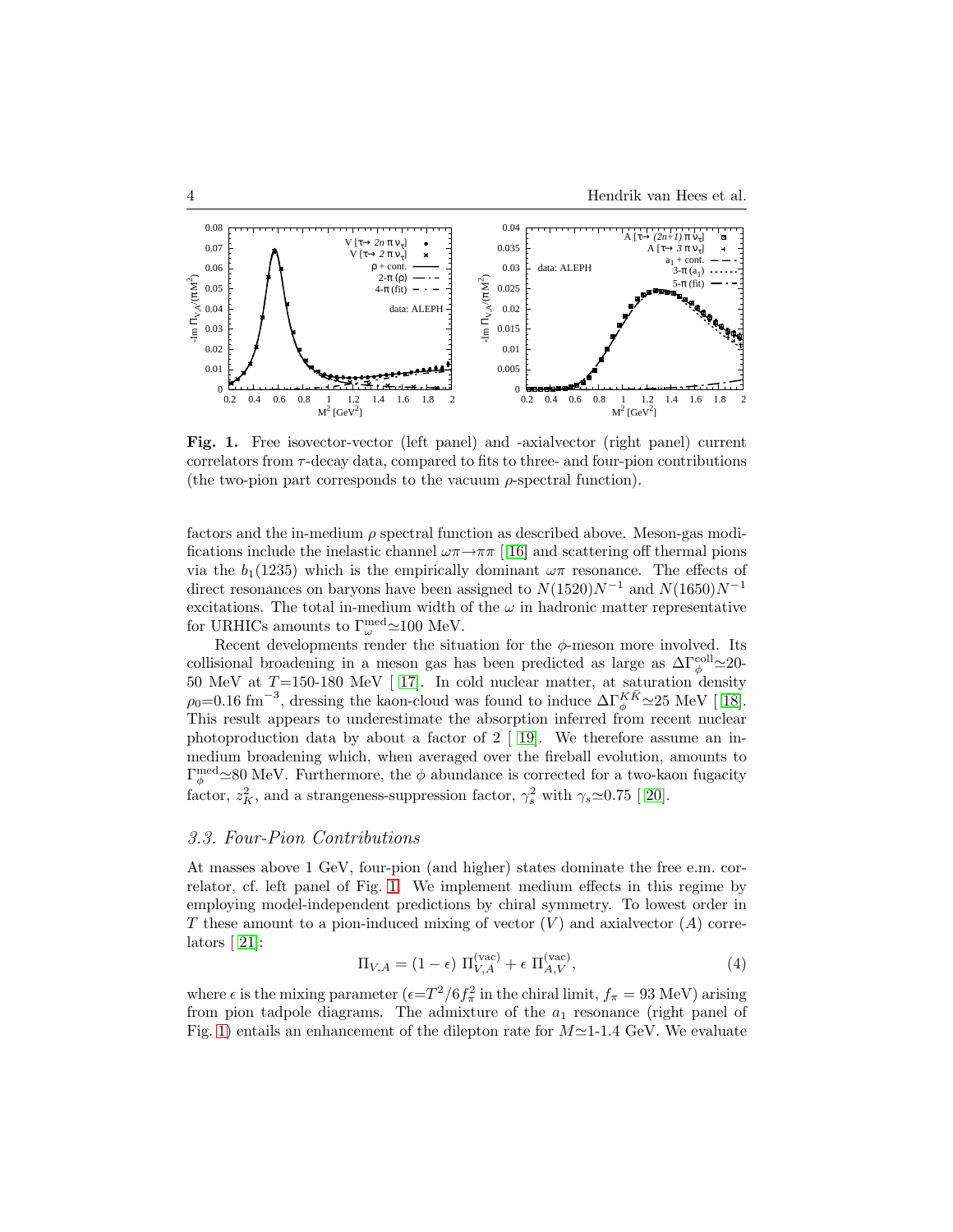

<span id="page-4-0"></span>Fig. 2. NA60 data [4] compared to thermal  $\mu^+\mu^-$  spectra from an expanding fireball using in-medium dilepton rates. Left panel: hadronic many-body theory for vector mesons and chiral mixing for  $4-\pi$  contributions; right panel: removing the effects of baryons ("no bar.") or neglecting medium effects altogether ("free").

the tadpole integral including both finite pion-mass and chemical potential[ [22\]](#page-7-21),

$$
I_{\pi}(T,\mu_{\pi}) = \int \frac{\mathrm{d}^3 k}{(2\pi)^3} \frac{f^{\pi}[\omega_{\pi}(k),\mu_{\pi}]}{\omega_{\pi}(k)}\tag{5}
$$

 $(\omega_{\pi}(k)=\sqrt{k^2+m_{\pi}^2})$ . An upper estimate of the mixing is then obtained by assuming  $V-A$  degeneracy at  $T_c$  by setting

$$
\epsilon = \frac{1}{2} \frac{I_{\pi}(T, \mu_{\pi})}{I_{\pi}(T_c, \mu_{\pi} = 0)}.
$$
\n(6)

The vacuum V and A spectral functions are fitted to  $\tau$ -decay data from the ALEPH collaboration[ [23\]](#page-7-22) (Fig. [1\)](#page-3-0). Note that the two-pion contributions are omitted here as they are included in the (in-medium)  $\rho$ -meson (which also incorporates the mixing).

#### 3.4. Comparison to NA60 Data

In Fig. [2](#page-4-0) (left panel) the combined thermal  $\mu^+\mu^-$  yield  $(\rho, \omega, \phi, 4\pi$  with mixing and QGP, convoluted over the fireball) is compared to NA60 data in central In-In. The spectra are well described with absolute normalization. Compared to earlier predictions[ [24,](#page-7-23) [4\]](#page-7-3), the fireball acceleration has been increased which reduces the lifetime from 10 to 7 fm/c and generates harder  $q_t$  spectra. We emphasize that the relative strength of the various thermal sources is fixed, which renders the overall agreement very encouraging. In the right panel of Fig. [2](#page-4-0) we illustrate the importance of baryonic (medium) effects on the  $\rho$ , as well as the enhancement due to chiral V-A mixing. A reduction of the uncertainties in the  $\eta$ -cocktail subtraction (illustrated by the two data sets close to threshold) can further test these predictions.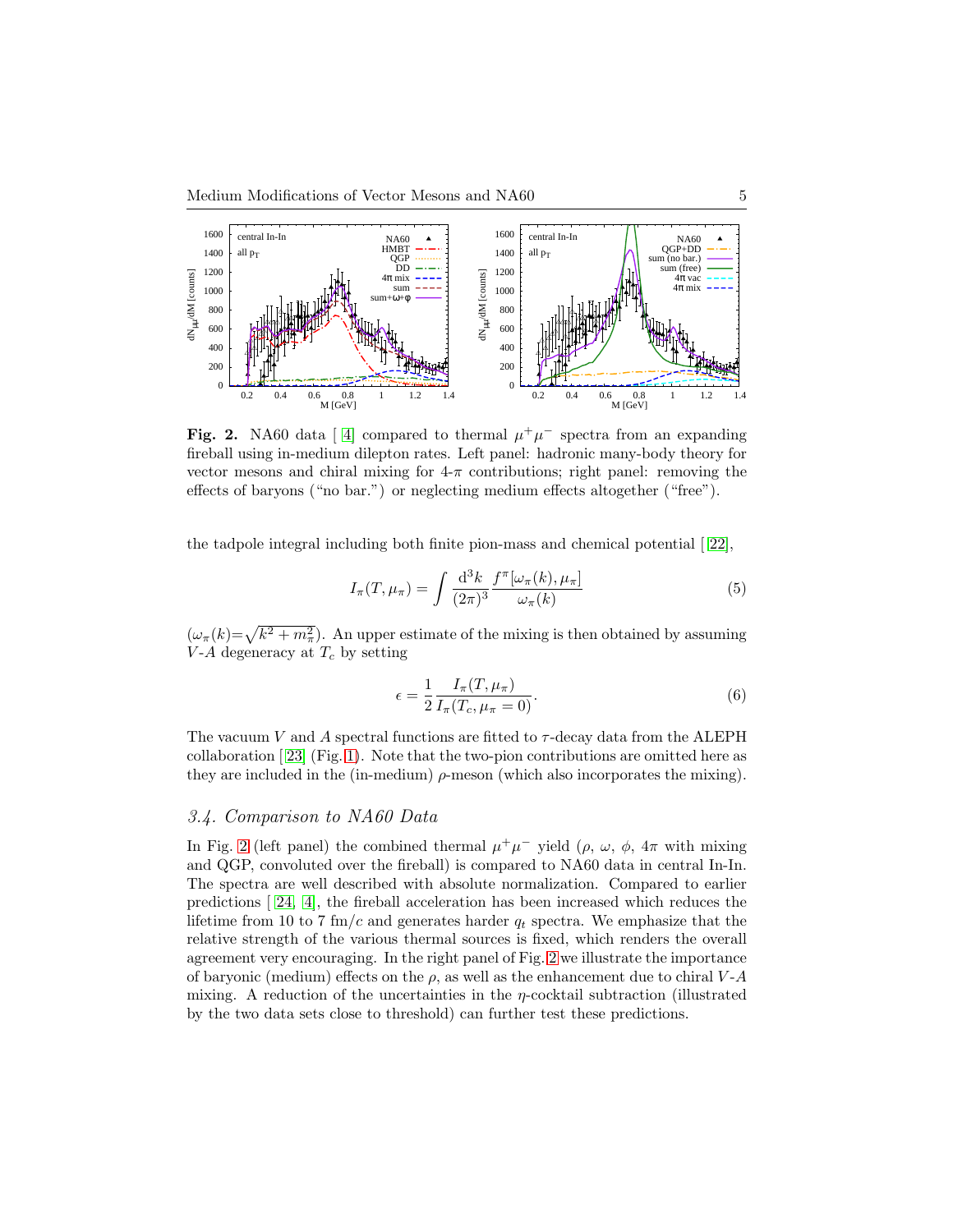### 4. Alternative Approaches for Medium Modifications

To further scrutinize the sensitivity of the NA60 data we here study the consequences of different approaches to implement medium effects on the e.m. correlator.

#### 4.1. Chiral Reduction Formalism

A model-independent treatment of the in-medium e.m. correlator is obtained by coupling a low-temperature and -density expansion with chiral reduction techniques [ [25\]](#page-7-24), similar in spirit to Sec. [3.3](#page-3-1) but in a more sophisticated way using vacuum scattering amplitudes off pions and nucleons. The amplitudes are constructed from  $\tau$ -decay data (Fig. [1\)](#page-3-0) and photoabsorption on the nucleon. Appropriate fugacity factors,  $z_{\pi}^{n}$ , are included according to the fireball as used above (for simplicity, we neglect  $\omega$  and  $\phi$  contributions, but include QGP radiation as before).

The left panel of Fig. [3](#page-6-0) compares pertinent thermal spectra to NA60 data. The mass region above 1 GeV is well described, while in the low-mass region the e.m. spectral function produces a too narrow peak structure around the  $\rho$ -mass. This is due to the density expansion in the chiral reduction formalism which does not generate a broadening of the  $\rho$  spectral function.

# 4.2. A Dropping ρ-Mass Scenario

In the 1990's, a dropping  $\rho$ -mass has successfully been implemented to describe the low-mass dilepton enhancement observed by CERES/NA45[ [2\]](#page-7-1). We here check the consequences of this assumption for NA60 using an in-medium mass parameteriza-tion[3] of type  $m_{\rho}^* = m_{\rho} (1 - C \rho_B / \rho_0) [1 - (T/T_c)^2]^{\alpha}$ , where the density dependence with $C = 0.15$  resembles QCD sum rule estimates [26], while  $\alpha = 0.3$  is motivated by thetemperature evolution of the chiral condensate [ [27\]](#page-7-26). The pertinent  $\rho$  spectral function (which has also been supplemented by a small thermal broadening) is then evolved through the same fireball as above, maintaining the absolute normalization of the spectra. The  $\rho$  contribution is furthermore supplemented with QGP and four-pion components (including chiral mixing).

The right panel of Fig. [3](#page-6-0) shows that the observed enhancement below the free  $\rho$ mass is accounted for, but the yield in the peak region is underpredicted. Whether the introduction of a cocktail component (free  $\rho$ ) can provide a consistent resolution of this discrepancy is questionable at present. Modifications of (or neglecting altogether) the T-dependence of the dropping-mass parameterization does not affect this conclusion.

Recent studies of axial-/vector-mesons within a renormalization-group framework for the phase diagram of a generalized hidden-local-symmetry model at finite T support the notion of dropping masses, but also imply a violation of the VDM [ [28\]](#page-7-27). Whether this approach can be reconciled with the NA60 data is currently not known. An explicit calculation of pertinent spectral functions at finite temperature and baryon-density is needed before further conclusions can be drawn.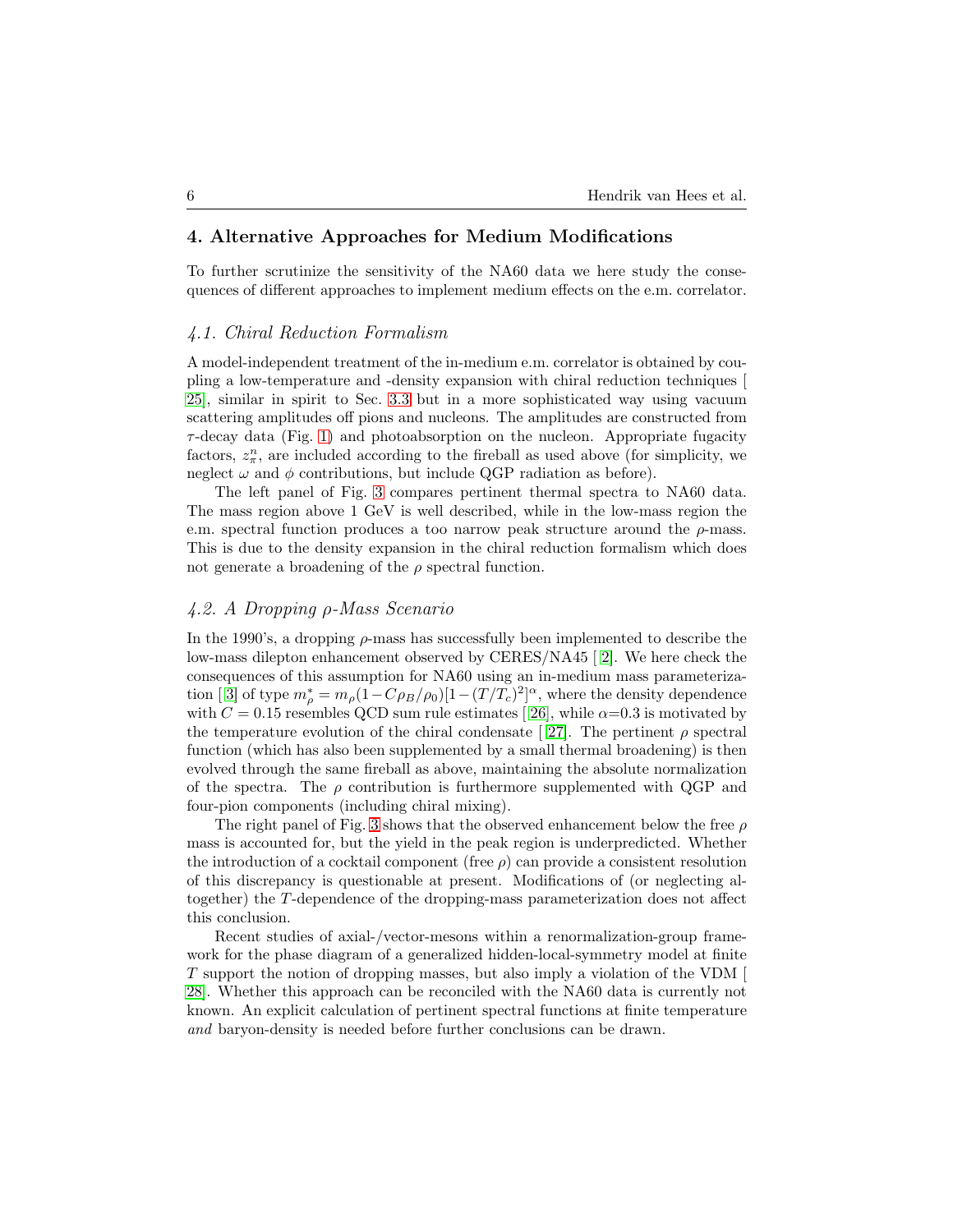

<span id="page-6-0"></span>Fig.3. NA60 data [4] compared to  $\mu^+\mu^-$  spectra from a thermal fireball using in-medium dilepton rates from the chiral-reduction formalism[ [25\]](#page-7-24) (left panel) and from a dropping  $\rho$ -meson mass scenario (right panel). The absolute normalization of the spectra, as following from the fireball, is the same as in Fig. [2.](#page-4-0)

# 5. Conclusions and Outlook

Recent NA60 dimuon data have opened the possibility to study in-medium modifications of vector mesons with unprecedented sensitivity. We have confirmed that predictions from hadronic many-body approaches, whose main feature is a strong broadening of the  $\rho$  spectral function, quantitatively describe the spectra in central In(158 AGeV)-In. While the absolute normalization is subject to current uncertainties of the underlying fireball lifetime (which do not affect the spectral shape significantly), the relative strength of the different thermal sources is fixed. In the mass region above 1 GeV, four-pion contributions to the e.m. correlator prevail and account for the observed enhancement, especially if effects of chiral  $V-A$  mixing are incorporated. The NA60 dimuons thus support a "melting"  $\rho$ -meson and the notion of a "quark-hadron duality" of the e.m. spectral function around  $T_c$ . We have also indicated that future analyses may be able to extract information on in-medium  $\omega$ and  $\phi$  spectral functions, which has not been possible to date.

We have investigated alternative approaches to describe the NA60 data. A naive dropping-mass scenario, as used to explain CERES data in the 1990's, is disfavored, unless a large component of free  $\rho$  decays can be argued for  $(q_t\text{-spectra will})$ provide valuable insights). The chiral-reduction formalism is roughly in line with the spectra, but quantitatively lacks  $\rho$  broadening and/or low-mass enhancement.

To theoretically corroborate our findings, future studies within chirally symmetric models are mandatory, including the effects of baryons which we confirmed as important agents of medium effects. Model-independent constraints, e.g. from chiral[ [29\]](#page-7-28) or QCD sum rules[ [30\]](#page-7-29), will enable further progress as well.